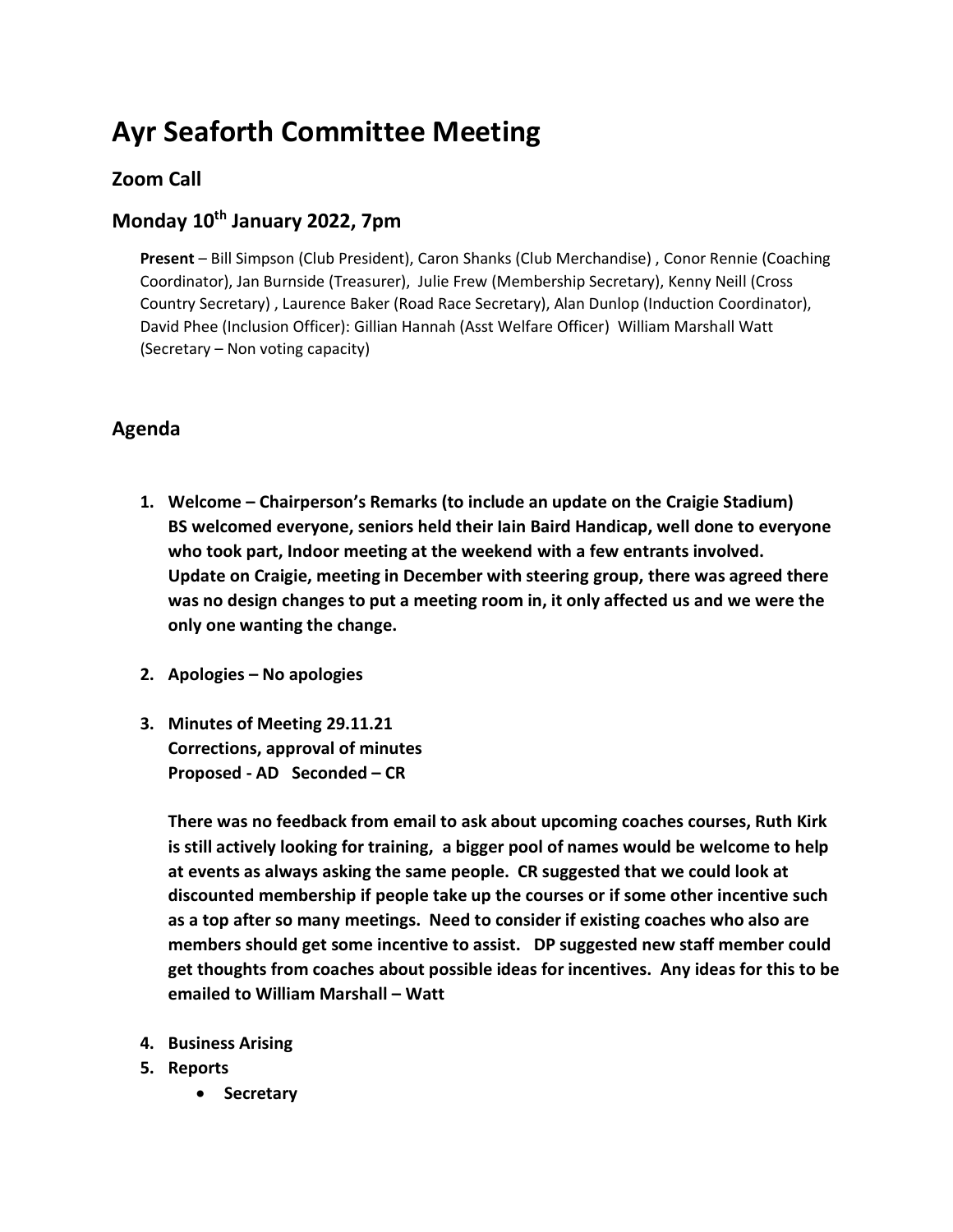**William Marshall-Watt advised been quite quiet due to Christmas and Covid, been working on the recruitment for the new staff member. Moving forward with the advertising and interviews of the post. Good feedback from members and parents on first monthly newsletter. William will still send out emails when required. Still reluctant to get new vests out as still restrictions on trying vests on with indoor space use. Looking to get the new vest as standard when we move to the new stadium. William still has the website to look at but it may be reduced to a recruitment tool as a lot of the info is already shared on facebook and emails to members. OSCR is now open to be looked at for this financial year. Bill Simpson asked if results could still be placed on Website for those not on facebook and to advertise club achievements for new members. Look to put Club Championships on the website as historical data. Need to look at the website and start consulting in future what we need to keep and stay from website.**

• **Treasurer**

**Jan Burnside shared the report for the month of November, bank statement not available yet for December. Also shared a statement from the Presentation night. There was no issues raised about the reports. Broke even with the Presentation Night (does not include trophies cost)** 

• **Membership**

**Julie Frew advised no major change in membership since last report. All age groups have been updated for upcoming season.** 

• **Clothing No update on clothing.** 

#### • **Equipment**

**The list on the equipment not done yet but the sheds have been tidied last week by Bill Simpson. It is an ongoing problem with the stores being messy with items not been tidied up properly after use.** 

- **Road/Hill – Open races/County/District/National Laurence hoping to get Land of Burns – 25th May 2021**
- **Cross Country – Open races/County/District/National Kenny Neill advised that Ben Hall represented Ayr Seaforth at Liverpool, it has been decided to give him the points for attending and make the under 11s 3 events count from the 4 possible races.**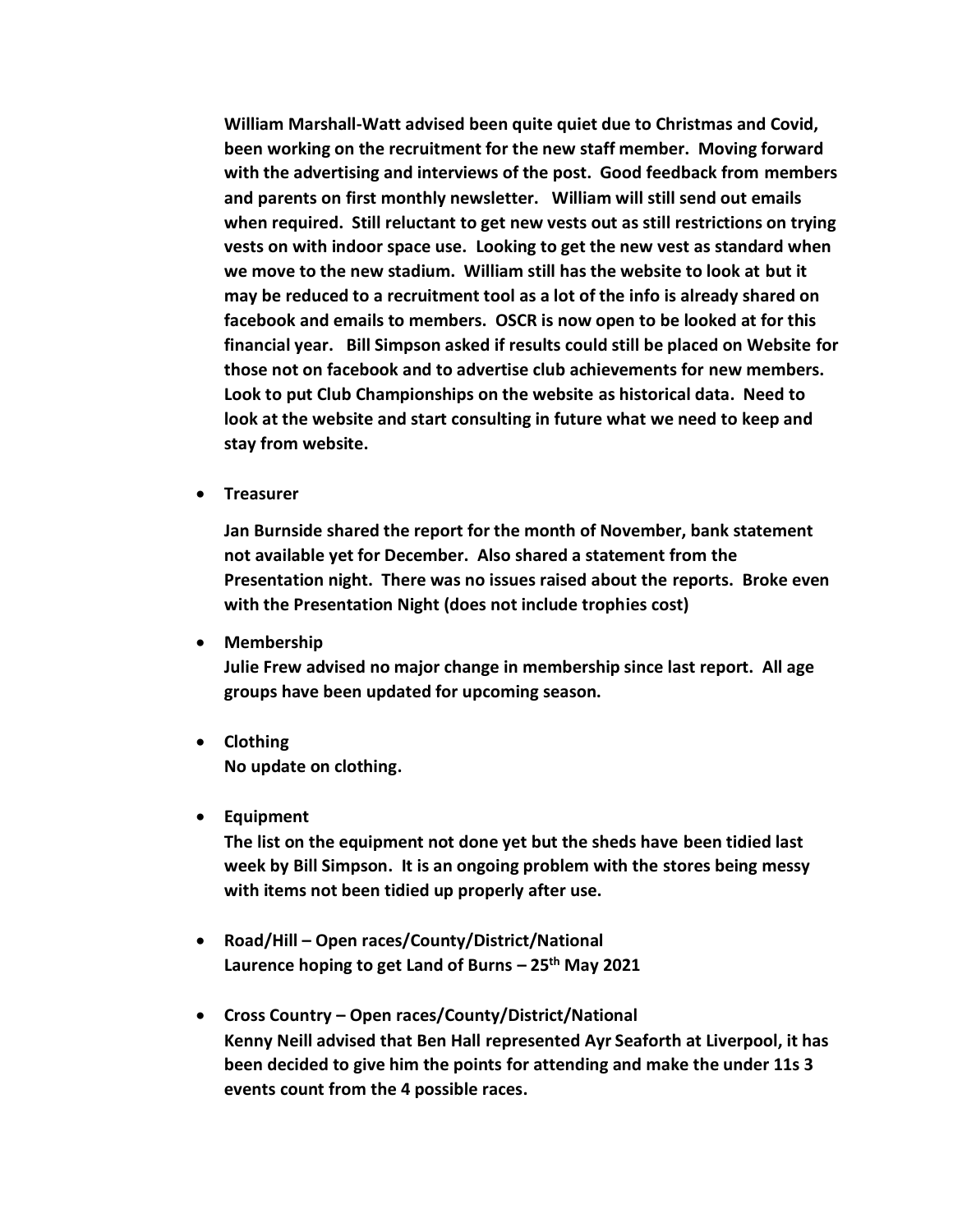- **Track and Field – Open/indoors/County/District/National Jan Burnside asked for email to go out to warn of road closures outside of Ayr. Numbers are low from all clubs with competing numbers. Discussion was held about event dates and stated that we should not ask for any events at Dam Park until we know when new facility is in place and we know it is ready.**
- **6. Volunteers Update – Courses/Training etc**
	- **Coaches Touched in welcome conversation**
	- **Officials Touched in welcome conversation**
	- **Funding – New opportunities (plans for the opening of the new Craigie Stadium) David Phee met with Lynsay McMahon to update her on the current situation with new post as she has replaced Francis Smith at Scottish Athletics. Lindsay was keen to get 2-3 people from the club on the panel along with Lindsay. Lindsay suggested the post advertised by January, interviews by week beginning 28th February 2022, and decision by March. It would be preferred that the meetings be after 2.30pm onwards to fit with Conors work schedule and Tuesday 1st March would be the preferred date at this stage. Hoping it would be face to face as preference but may be virtual if Covid restrictions would still be in place.**

**For the rate of pay David Phee suggested 15 hours a week at £14 an hour. This will leave some money for resources, trave, kit for member of staff. This rate of pay was agreed by the committee.**

**David Phee Volunteer Support Fund sent him dates reports were due to be submitted by. This will be looked at between David, Conor and the new member of staff**

**7. Senior Update**

**Kenny Neill still to get an email out to members to see if anyone can assist in the club or have any ideas on where the club should go.**

#### **8. Junior Update**

**Coaches to be contacted to see if any Juniors interested inputting to the club newsletter.**